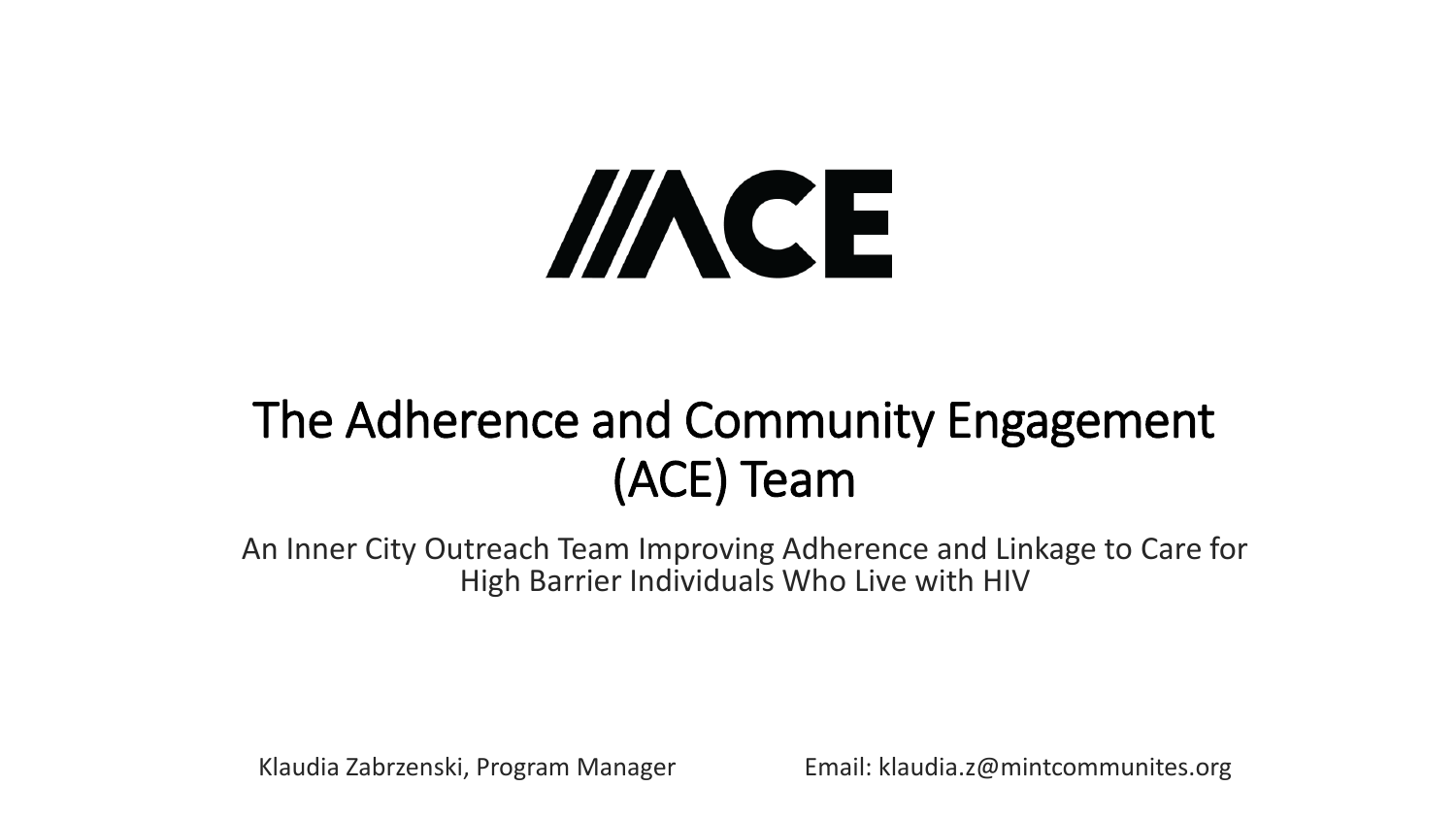

**29<sup>e</sup> Congrés annuel canadien de recherche sure le VIH/sida**

## **Conflict of Interest Disclosure:**

I have no conflicts of interest.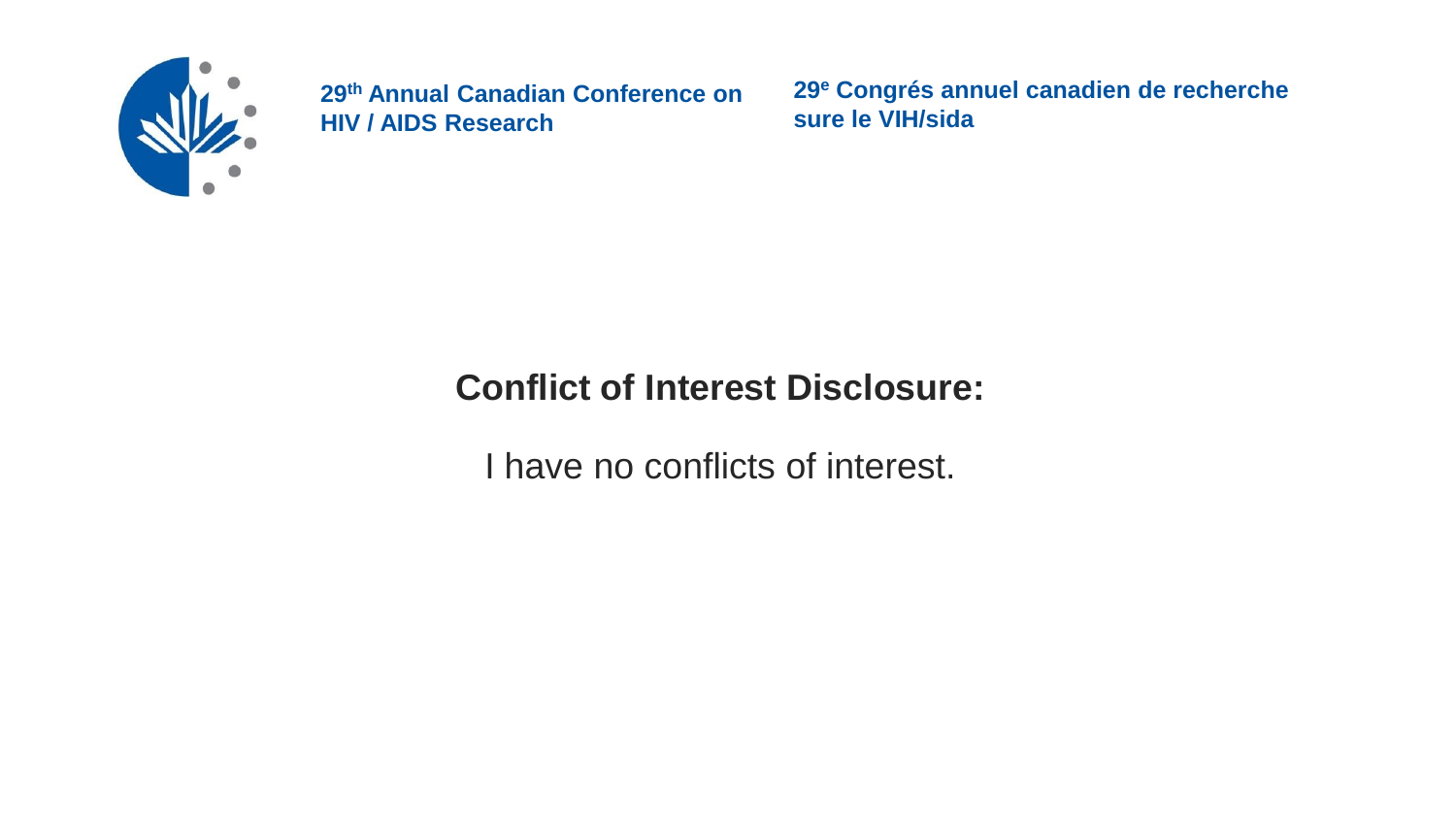

#### The ACE Team was founded in 2016 by Mint Health + Drugs to support Edmonton's marginalized people living with Human Immunodeficiency Virus (HIV) in accessing care and adhering to antiretroviral therapy (ART).

The ACE Team utilizes pharmacists, a licensed practical nurse and outreach worker to provide outreach 7 days a week to a caseload of 38 HIV positive patients. They outreach to shelters, clients' homes, or the street to provide medications, health and social interventions.

ACE works to secure housing, food access, funding supports and manage acute health concerns, chronic diseases, optimize or initiate therapy, and connect individuals to care.

#### **29<sup>e</sup> Congrés annuel canadien de recherche sure le VIH/sida**

| Table 7. Demographics on all accepted referrals to the ACE Program |                            |  |
|--------------------------------------------------------------------|----------------------------|--|
| <b>Variable</b>                                                    | Accepted Referrals (n=113) |  |
| Demographics                                                       |                            |  |
| Gender                                                             |                            |  |
| Male                                                               | 58 (51%)                   |  |
| Female                                                             | 54 (48%)                   |  |
| Transgender                                                        | 1(1%)                      |  |
| Age                                                                |                            |  |
| $18 - 25$                                                          | 7 (6%)                     |  |
| 26-35                                                              | 25 (22%)                   |  |
| 36-64                                                              | 78 (69%)                   |  |
| $65+$                                                              | 3 (3%)                     |  |
| <b>Ethnicity</b>                                                   |                            |  |
| Indigenous                                                         | 84 (72%)                   |  |
| Caucasian                                                          | 24 (21%)                   |  |
| <b>Black</b>                                                       | 3(3%)                      |  |
| Asian                                                              | 1(1%)                      |  |
| <b>Mental Illness</b>                                              | 82 (73%)                   |  |
| <b>HIV Positive</b>                                                | 103 (91%)                  |  |
| <b>AIDS Related Illnesses</b>                                      | 52 (46%)                   |  |
| <b>Terminal Illness</b>                                            | 3(3%)                      |  |
| <b>Problematic Alcohol Use</b>                                     | 58 (51%)                   |  |
| <b>Illicit Drug Use</b>                                            | 106 (94%)                  |  |
| <b>Injection Drug Use (IVDU)</b>                                   |                            |  |
| <b>Active IVDU</b>                                                 | 63 (56%)                   |  |
| History of IVDU                                                    | 82 (70%)                   |  |
| <b>Sex Trade Work</b>                                              |                            |  |
| Active in the sex trade                                            | 15 (13%)                   |  |
| History of sex trade work                                          | 34 (30%)                   |  |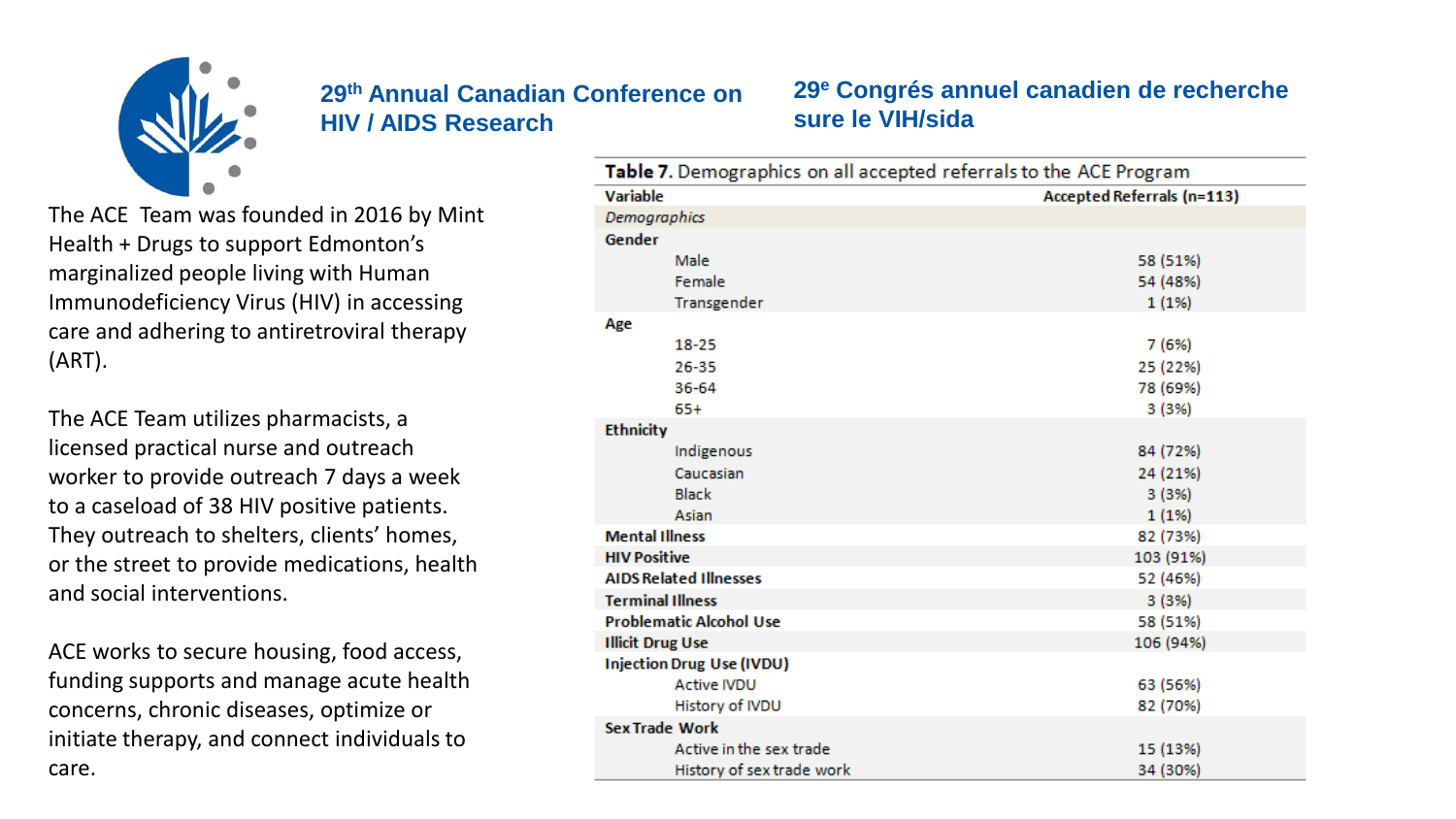

TABLE 11: Adherence rates for clients restarting or continuing ART pre- and post-ACE intervention  $(n=43)$ 

| Adherence rate (%) | Pre-ACE | <b>Post-ACE</b> |
|--------------------|---------|-----------------|
| $0 - 5$            | 20      | 0               |
| $5 - 10$           | 11      | 0               |
| 10-15              | з       | 0               |
| 15-20              | 4       | 0               |
| 20-30              | 3       | 0               |
| $30 - 60$          | 2       | 0               |
| 60-70              | 0       | 0               |
| 70-75              | 0       | 2               |
| 75-80              | 0       | 3               |
| 80-85              | 0       | з               |
| 85-90              | 0       | з               |
| 90-95              | 0       | 10              |
| 95-100             | ٥       | 22              |

#### **ACE improves antiretroviral medication adherence**.

- •ACE provides daily observed therapy of prescribed medications and ART.
- •ACE utilizes a harm reduction and trauma informed approach to care.

## **29<sup>e</sup> Congrés annuel canadien de recherche sure le VIH/sida**

#### 45 84% 40 75% 35 of Clients 30 25  $\begin{array}{c}\n\overline{a} & 20 \\
\overline{f} & 15\n\end{array}$ 25% 10 16% Detectable Undetectable Detectable Undetectable  $n=51$  $n = 49$ Pre-ACE Post-ACE Active Clients (n=31) Graduated (n=10) Other Clients\* (n=variable)

#### FIGURE 3: HIV viral load suppression pre- and post-ACE intervention

**ACE improves viral suppression in a high risk, high barrier population**. All referrals to ACE have failed alternative services and adherence support strategies, they are considered lost to care.

- 61% experience homelessness.
- 12% are recalcitrant.
- majority are on salvage antiretroviral therapy.